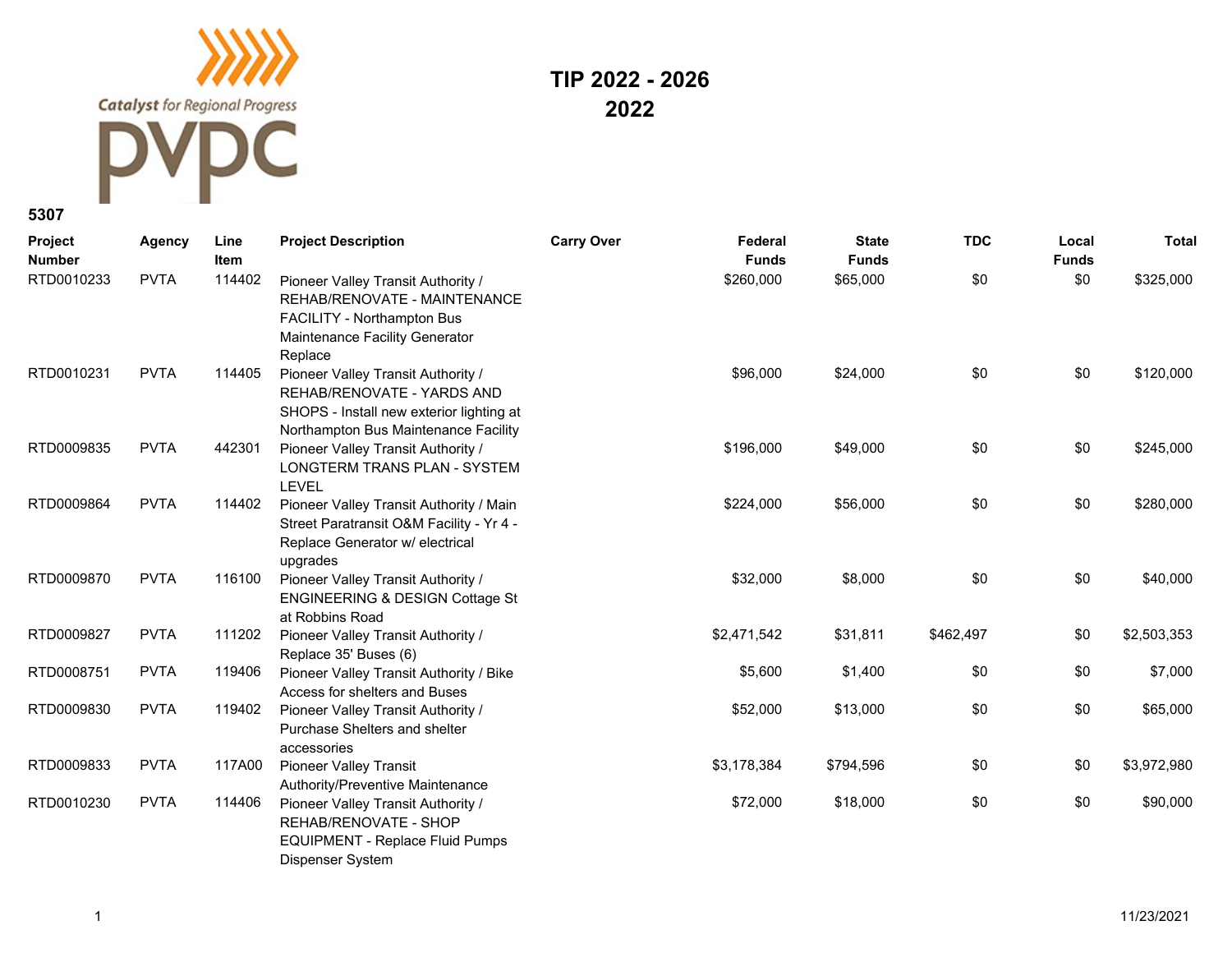| RTD0009865               | <b>PVTA</b>   | 114211       | Pioneer Valley Transit Authority /<br>Purchase replacement support<br>vehicles (2)                                                                             |                   | \$55,090                | \$13,773                     | \$0        | \$0                   | \$68,863     |
|--------------------------|---------------|--------------|----------------------------------------------------------------------------------------------------------------------------------------------------------------|-------------------|-------------------------|------------------------------|------------|-----------------------|--------------|
| RTD0010234               | <b>PVTA</b>   | 114402       | Pioneer Valley Transit Authority /<br>REHAB/RENOVATE - MAINTENANCE<br><b>FACILITY Umass O&amp;M Facility</b><br>Generator replacementcement                    |                   | \$300,000               | \$75,000                     | \$0        | \$0                   | \$375,000    |
| RTD0009868               | <b>PVTA</b>   | 111401       | Pioneer Valley Transit Authority /<br>REHAB/REBUILD 40-FT BUS (6)                                                                                              |                   | \$1,282,879             | \$320,720                    | \$0        | \$0                   | \$1,603,599  |
| RTD0009848               | <b>PVTA</b>   | 114406       | Pioneer Valley Transit Authority /<br>Purchase shop equipment                                                                                                  |                   | \$80,000                | \$20,000                     | \$0        | \$0                   | \$100,000    |
| RTD0009828               | <b>PVTA</b>   | 114411       | Pioneer Valley Transit Authority /<br>Replace Supervisory Vehicles (2)                                                                                         |                   | \$43,200                | \$10,800                     | \$0        | \$0                   | \$54,000     |
| RTD0009831               | <b>PVTA</b>   | 119408       | Pioneer Valley Transit Authority /<br>Signage & Lighting                                                                                                       |                   | \$8,854                 | \$1,634                      | \$0        | \$0                   | \$10,488     |
| RTD0010232               | <b>PVTA</b>   | 114404       | Pioneer Valley Transit Authority /<br>REHAB/RENOVATE - STORAGE<br>FACILITY - Umass Bus O&M Facility<br>New lighting in Service and Storage                     |                   | \$96,000                | \$24,000                     | \$0        | \$0                   | \$120,000    |
| RTD0009834               | <b>PVTA</b>   | 117C00       | Pioneer Valley Transit Authority / NON<br>FIXED ROUTE ADA PARA SERV                                                                                            |                   | \$928,055               | \$232,014                    | \$0        | \$0                   | \$1,160,069  |
| RTD0010229               | <b>PVTA</b>   | 117A00       | Pioneer Valley Transit Authority /<br>PREVENTIVE MAINTENANCE - PVTA<br>Facilties State of Good Repair                                                          |                   | \$16,000                | \$4,000                      | \$0        | \$0                   | \$20,000     |
| RTD0009826               | <b>PVTA</b>   | 111201       | Pioneer Valley Transit Authority /<br>Purchase 40' Replacement Buses (6)                                                                                       |                   | \$1,758,589             | \$812,944                    | \$0        | \$0                   | \$2,571,533  |
| RTD0010235               | <b>PVTA</b>   | 114401       | Pioneer Valley Transit Authority /<br>REHAB/RENOVATE -<br>ADMINISTRATIVE FACILITY - Carpet<br>Replacement / Floor Repairs at the<br>Admin/Main Street Building |                   | \$48,000                | \$12,000                     | \$0        | \$0                   | \$60,000     |
| RTD0009869               | <b>PVTA</b>   | 111402       | Pioneer Valley Transit Authority /<br>REHAB/REBUILD 35-FT BUS (4)                                                                                              |                   | \$690,453               | \$172,613                    | \$0        | \$0                   | \$863,066    |
| RTD0009829               | <b>PVTA</b>   | 114402       | Pioneer Valley Transit Authority /<br><b>Environmental Compliance</b>                                                                                          |                   | \$16,000                | \$4,000                      | \$0        | \$0                   | \$20,000     |
| RTD0009832               | <b>PVTA</b>   | 116202       | Pioneer Valley Transit Authority /<br>Information Technology Systems                                                                                           |                   | \$1,212,687             | \$1,212,687                  | \$0        | \$0                   | \$2,425,374  |
|                          |               |              |                                                                                                                                                                |                   | \$13,123,333            | \$3,976,992                  | \$462,497  | \$0                   | \$17,100,325 |
| 5339                     |               |              |                                                                                                                                                                |                   |                         |                              |            |                       |              |
| Project<br><b>Number</b> | <b>Agency</b> | Line<br>Item | <b>Project Description</b>                                                                                                                                     | <b>Carry Over</b> | Federal<br><b>Funds</b> | <b>State</b><br><b>Funds</b> | <b>TDC</b> | Local<br><b>Funds</b> | <b>Total</b> |
| RTD0010347               | <b>PVTA</b>   | 111201       | BUY REPLACEMENT 40-FT BUS                                                                                                                                      |                   | \$488,396               | \$97,679                     | \$0        | \$0                   | \$586,075    |
| RTD0010349               | <b>PVTA</b>   | 111202       | BUY REPLACEMENT 35-FT BUS                                                                                                                                      |                   | \$488,396               | \$97,679                     | \$0        | \$0                   | \$586,075    |